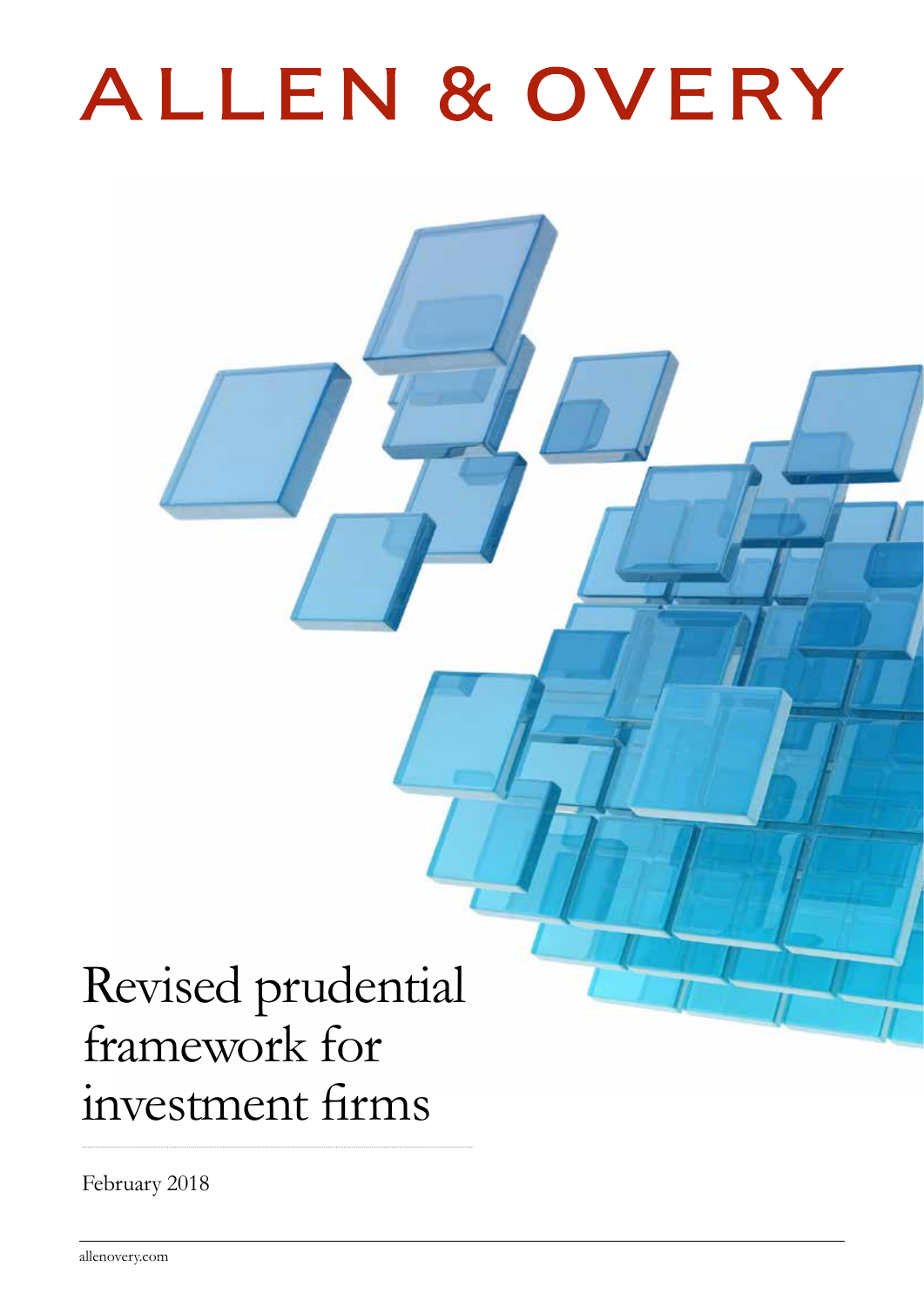### **Overview**

On 20 December 2017, the European Commission published proposals to revise the framework for the prudential regulation of investment firms. The proposals were anticipated and are an attempt to "ensure that investment firms are subject to key prudential requirements and corresponding supervisory arrangements that are adapted to their risk profile and business model, without compromising financial stability".

The proposals are comprised of a Regulation on the prudential requirements of investment firms and a Directive on the prudential supervision of investment firms. The Directive sets out requirements for the appointment of prudential supervisory authorities, addresses cooperation between home and host authorities, supervisory powers, tools and administrative penalties and revises the rules on corporate governance and remuneration and the level of initial capital required of investment firms. However, this note will focus on the proposals set out in the draft Regulation which deal with own funds, levels of minimum capital, concentration risk, liquidity and reporting and public disclosure for all investment firms that are not designated as "systemic".

The proposed regime would categorise investment firms into three buckets:

- 1. firms which are considered "bank-like" systemic investment firms. The proposals would subject them to the same authorisation, supervision, capital, liquidity and corporate governance requirements as banks;
- 2. investment firms which cross particular size or risk thresholds. Such firms are subject to adapted supervisory and prudential requirements; and
- 3. the smallest and "non-interconnected firms" which are subject to the least complex requirements.

The EBA's final advice and discussion paper published in November 2016 referred to these categories as class 1, class 2 and class 3 respectively. Although the Regulation does not use this terminology, for ease of reference we have adopted such class references in this note.

The requirements apply on an individual basis, although subject to certain requirements, a derogation is provided for class 3 firms within banking groups subject to consolidated application and supervision. A derogation is also contemplated from the liquidity provisions where the investment firm is included in group supervision on a consolidated basis and the group has centralised liquidity management functions. A specific group requirement also applies to investment firm only groups (of class 2 and 3 firms).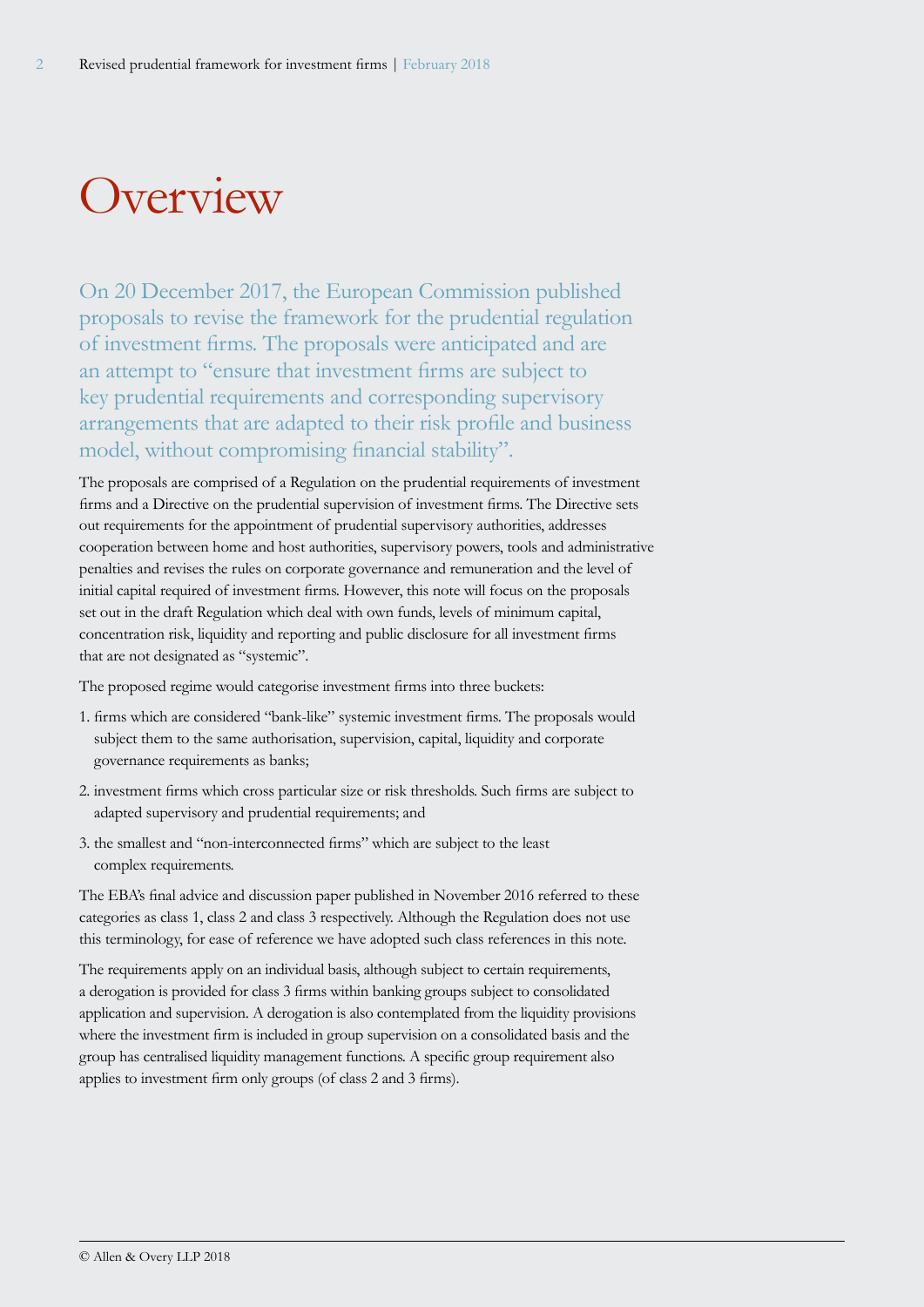### Investment firm categorisation

#### When seeking to apply the proposed new regime to a firm, the first thing to do is to identify which category the firm falls into.

The first category is investment firms with total assets above EUR30bn and which provide underwriting services and/or dealing on own account. Such services are seen as important for financial market efficiency, integrity and investor protection. They also subject the investment firm to credit and market risk. The proposals subject such 'bank like' systemic institutions to continued regulation under the Capital Requirements Regulation (CRR) and Capital Requirements Directive IV (CRDIV). They are required to be authorised and supervised as credit institutions. The definition of 'credit institution' in the CRR will be amended to include such investment firms.

The second category is investment firms which cross any of the following thresholds:

- Assets under management under both discretionary portfolio management and non-discretionary (advisory) arrangements of EUR1.2 billion or more, assessed by applying end of day levels on a combined basis for all investment firms that are part of the group;
- Client orders handled of at least EUR100 million/day for cash trades and/or EUR1bn/day for derivatives, assessed by applying end of day levels on a combined basis for all investment firms that are part of the group;
- A balance sheet total of at least EUR100m, assessed by applying end of last financial year figures on a combined basis for all investment firms that are part of the group;
- Total gross revenues of EUR30m or more, assessed by applying end of last financial year figures on a combined basis for all investment firms that are part of the group;
- Have any exposure to risks from trading certain financial instruments, assessed by applying end of day levels on an individual basis;
- Safeguard and administer any client assets, assessed by applying end of day levels on an individual basis; and
- Hold any client money, assessed intra-day on an individual basis.

Such investment firms will have minimum capital requirements of the higher of: the initial capital requirement for their authorisation; a quarter of their fixed costs for the previous year (or, where there are no such historic figures, projected costs); and the sum of K-factors specially designed to reflect risks posed by the firm. They will also be subject to corporate governance and remuneration rules.

Class 3 investment firms are those below all of the thresholds applied to identify a class 2 firm. Such firms are subject to the least complex requirements. They simply apply the corporate governance/remuneration rules of MiFID II and have minimum capital requirements of the higher of: the initial capital requirement for their authorisation; and a quarter of their fixed costs for the previous year (or, where there are no such historic figures, projected costs).

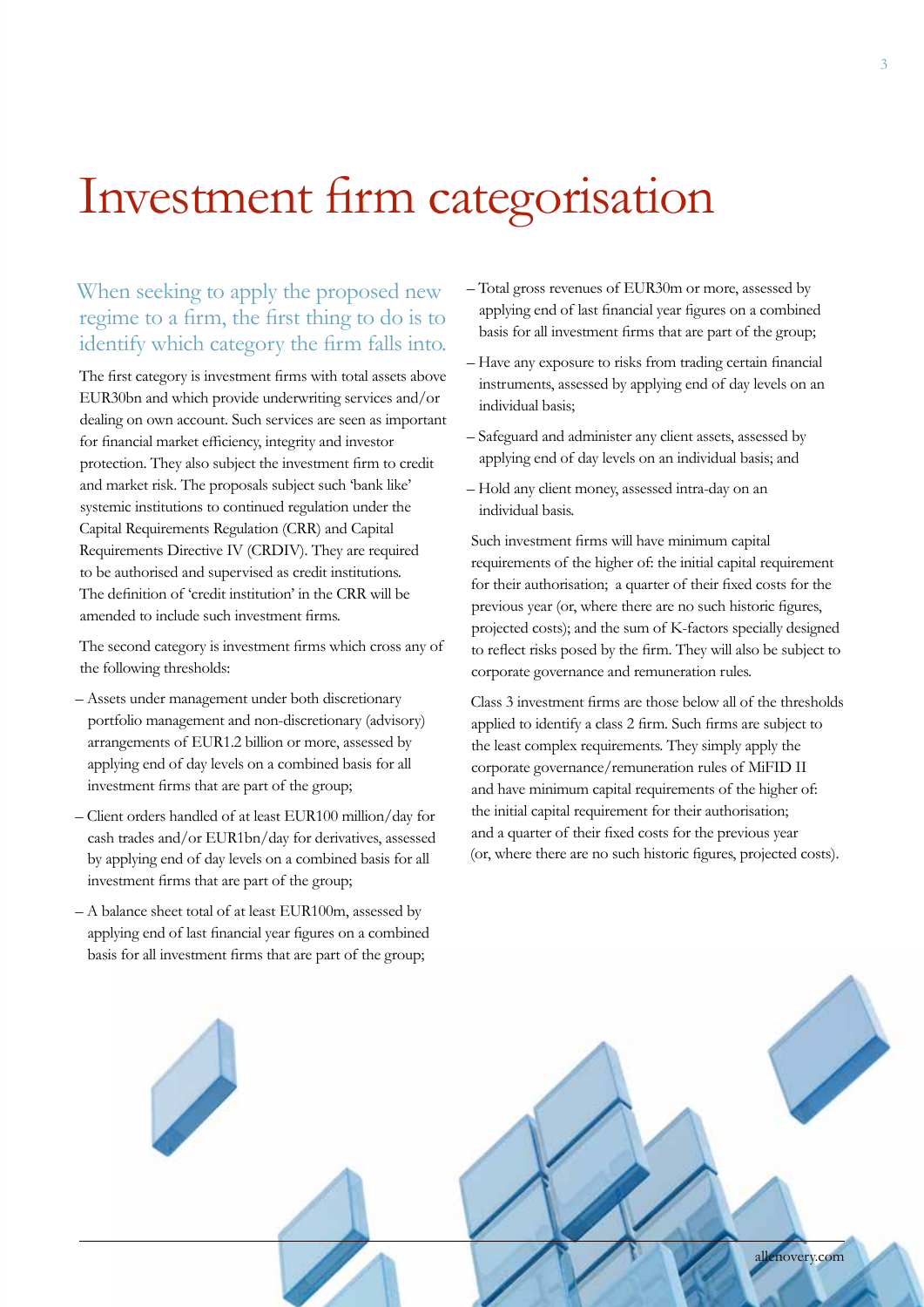#### Capital requirements and K-factors?

Class 2 investment firms need to assess the value of their regulatory capital requirements by reference to K-factors. K-factors are intended to target the services and business practices that are most likely to generate risks to the firm, to its customers and counterparties. They set capital requirements according to the volume of each activity. A class 2 firm's regulatory capital requirements will be the higher of: its initial capital requirements; a quarter of its fixed overheads for the previous year; and the sum of K-factors applicable to it.

K-factors are split into three broad categories: risk to customers (RtC) and for firms that deal on own account and execute client orders in their own name, risk to market (RtM) and risk to firm (RtF).

RtC K-factors are Assets under Management (K-AUM), assets safeguarded and administered (K-ASA), client money held (K-CMH) and customer orders handled (K-COH).

K-AUM considers the value of assets that an investment firm manages for its clients both under discretionary management and non-discretionary arrangements constituting advice. It includes assets which the firm has delegated to another undertaking and excludes assets that another undertaking has delegated to it.

K-COH brings into capital requirement assessments the value of orders that an investment firm handles for clients, through the reception and transmission of orders and through the execution of orders on behalf of clients. It excludes transactions executed by the investment firm in its own name either for itself or on behalf of a client.

RtM is reflected by a K-factor for net position risk (K-NPR). This is based on the market risk requirements of the CRR, applied to the value of transactions recorded in the trading book. It captures trading book positions of an investment firm dealing on own account, whether for itself or on behalf of a client. For K-NPR, the capital requirement is calculated using either the simplified standardised approach in the CRR (where the firm's trading book business is EUR300m or less), the standardised approach in the CRR as amended by the November 2016 Commission proposals to amend the CRR (CRRII), or the internal model approach in the CRR as amended by CRRII. Where the standardised or internal model approach is used, the K-NPR is then multiplied by a factor of 65%. Alternatively, in certain circumstances and subject to national competent authority approval, the firm can apply a K-factor based on initial margin posted with clearing members for trades guaranteed by the clearing member or otherwise settled on a delivery-versus payment basis (K-CMG).

RtF K-factors address trading counterparty default (K-TCD), concentration risk (K-CON) and daily trading flow (K-DTF).

K-TCD is the capital requirement relative to the exposures in the trading book of the firm in certain derivative instruments, long settled transactions, repurchase transactions, securities or commodities lending or borrowing transactions and margin lending transactions. The Regulation requires firms to apply a risk factor of 1.6% for transactions with credit institution or investment firm counterparties or 8% for transactions with any other counterparty type to the exposure value of the transaction. The exposure value is calculated as the replacement cost plus potential future exposure (for derivatives transactions or long settled transactions) minus the value of collateral (subject to prescribed haircuts). The Regulation further prescribes how to determine the replacement cost and, where relevant, potential future exposure amounts. There are also provisions to recognise the credit risk mitigating effect of netting agreements in the calculation of K-TCD.

K-CON applies to exposures in the trading book which exceed the 25% exposure limit imposed by the Regulation.

K-DTF is the capital requirement relative to the daily value of transactions that the firm enters into through dealing on own account or the execution of orders on behalf of clients in its own name. It excludes transactions executed by an investment firm providing portfolio management services on behalf of investment funds.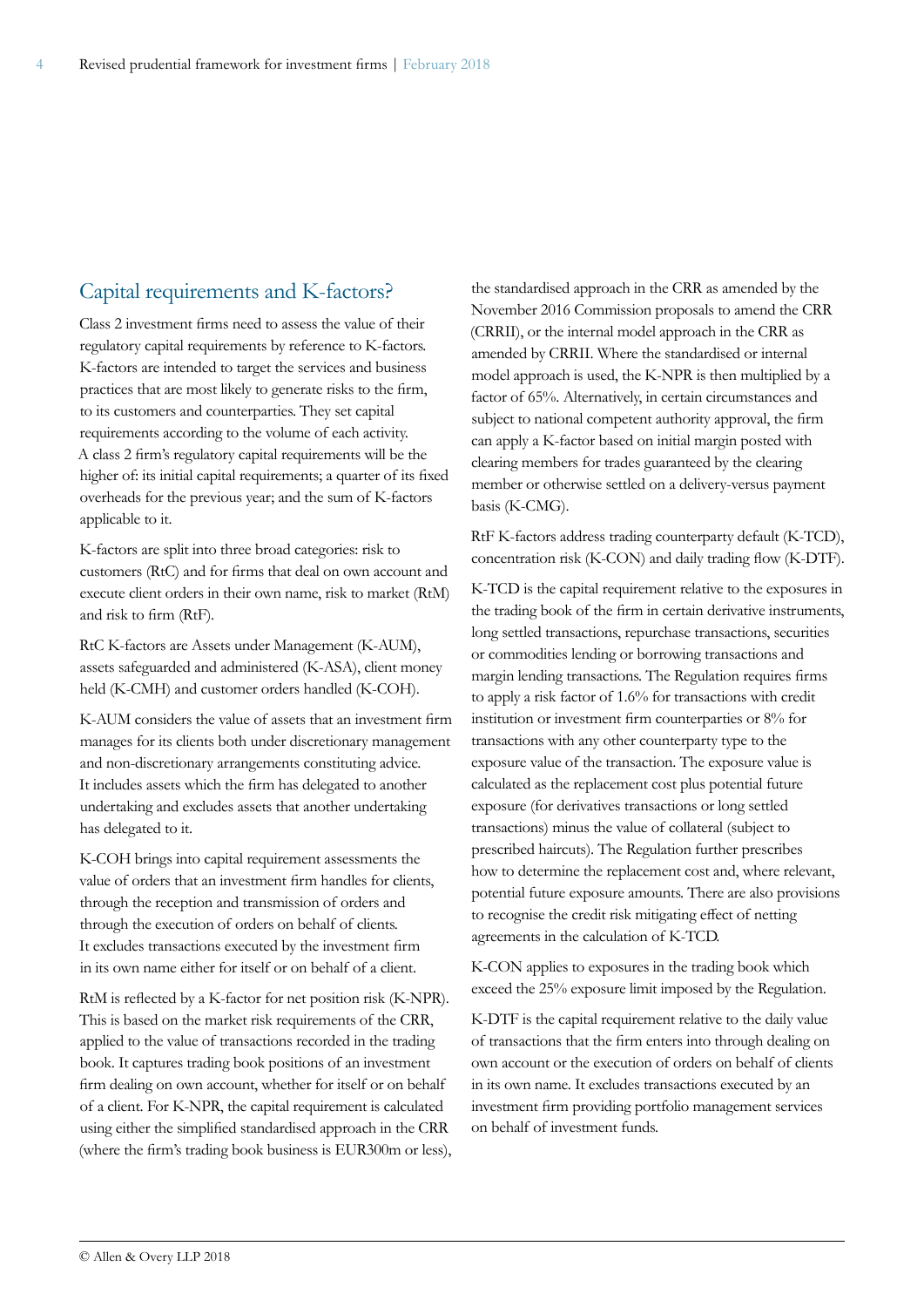#### Own funds

Instruments which qualify to meet the capital requirements are the same as those under CRR/CRDIV; Common Equity Tier1, Additional Tier 1 and Tier 2. At least 56% should be CET 1 instruments and only up to 25% can be Tier 2 capital.

#### Concentration risk

The proposals require all investment firms to monitor and control their concentration risk in the trading book "by means of sound administrative and accounting procedures and robust internal control mechanisms". Furthermore, class 2 firms are required to report on various concentration risks at least annually. For firms that deal on own account or execute client orders in their own name, exposure to a single or connected clients should not exceed a value of more than 25% of their regulatory capital unless it notifies its competent authority without delay and meets a corresponding K-CON capital requirement. There are derogations for firms specialising in commodity derivatives or emission allowances for intra-group exposures provided they service group wide liquidity or risk management purposes. Otherwise, a firm is subject to additional K-CON requirements. There are substantial questions as to the quantum of the K-CON requirement which will have to be clarified in the drafting of the Regulation.

#### **Liquidity**

The proposals also impose requirements to mitigate against liquidity risks. All investment firms must monitor and manage their liquidity requirements. The proposals require them to hold at least one-third of their fixed overheads requirements in liquid assets (ie 1/12 of the fixed overheads of the preceding year) and additional liquid asset to cover an amount equal to 1.6% of the total amount of guarantees provided to customers. Assets eligible to meet this requirement are those that qualify as "High Quality Liquid Assets" under the CRR Liquidity requirements together with unencumbered own cash of the firm (not client money). Class 3 firms can also count trade debtors and fees or commissions receivable within 30 days, subject to specific conditions.

#### Reporting and public disclosure

Firms are required to report annually to their national competent authorities on their compliance with the prudential framework. The details of the requirements will be set out in Level 2 measures but those subject to K-factor requirements will have more detailed requirements than those subject to permanent initial capital or fixed overhead based requirements.

Firms are also required to publicly disclose their levels of capital, capital requirements, its return on assets and risk management objectives and policies for each of the categories of risk addressed by K-factors, concentration risk and liquidity on the same day that they publish their annual accounts. Class 2 firms are also required to publicly disclose their remuneration policies and practices and governance requirements.

#### Timing?

The proposals are now subject to discussion by the European Parliament and the Council. Once adopted, an implementation period of 18 months is envisaged. It is therefore likely to come in towards the end of 2019, in line with the Commission's desire to complete the Capital Markets Union by the end of 2019.

The proposals also give those investment firms most impacted by the proposals a transitional period of five years before they must apply the new requirements in full.

#### Impact?

The proposals do not come with an impact assessment. This is because the review was required by the provisions of the CRR. Whether or not the European authorities consider an impact assessment necessary, however, investment firms will undoubtedly be carrying out their own analyses.

With respect to the impact on capital requirements, the EBA assessed that its September 2017 advice (on which the published proposals are based) would increase Pillar 1 requirements for non-systemic EU investment firms by 10% but decrease them by 16% when compared with total requirements applied as a result of Pillar 2 add-ons.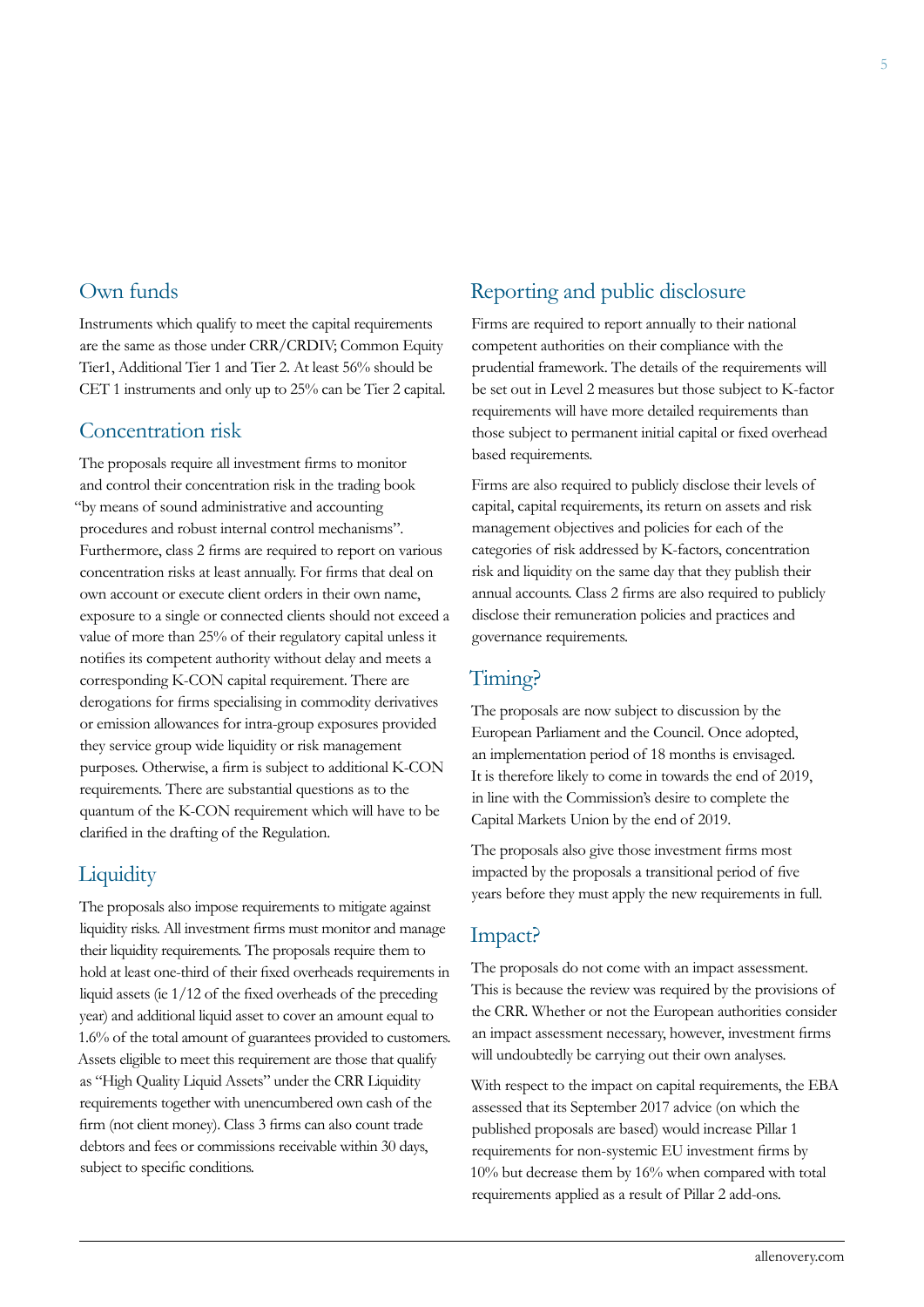However, the range of impact will be wide and the proposals themselves anticipate that some firms will face large increases (more than double existing requirements). For some asset managers in particular, the impact will be major.

Whilst the simplification of the regime applicable to investment firms will no doubt be welcomed, at least some in the industry may view the categorisation of firms and the capital proxies as failing to reflect the agency characteristics and business models of many investment firms.

#### Commission delegated powers

The Commission is granted authority to adopt various delegated acts, in some cases for an "indeterminate" period of time. This includes the power to adopt delegated acts to "clarify" the definitions used in the Regulation to "ensure uniform application" and "to take account of developments on financial markets". Similarly, the Commission is granted the power to change the thresholds for firms to qualify as class 3 firms, to specify the methods for measuring the K-factors and to adjust the coefficients which apply to the K-factors. This would seem to grant the Commission a fair degree of autonomy. That said, either the Council or the Parliament can at any time revoke the power of the Commission to clarify the definitions and/or to adjust the K-factor measures and coefficients. Additionally, an act proposed by the Commission to change the definitions, K-factor measures or coefficients will only come into force if the Council and the Parliament do not object within two months of notification by the Commission.

#### National competent authority discretion

Another possible concern for the industry is the discretion afforded to competent authorities. Where firms apply the fixed overhead requirement, competent authorities can adjust the amount of capital required where they consider that there have been material changes in the activity of a firm.

The proposed amendments to the definition of credit institution in the CRR also anticipate competent authority discretion to classify an investment firm as a credit institution "to address potential risks of circumvention and potential risks for the financial stability of the Union".

#### The wider context

The FAQs published by the Commission alongside the proposals state that most systemic investment firms are currently located in the United Kingdom. With Brexit looming, many are in the process of relocating at least part of their operations to the EU-27. As with many European proposals currently on the table, the impact of these proposals needs to be viewed in the context of firms' Brexit contingency plans. It will also be interesting to see whether and if so, how the UK implements equivalent legislation given that this is likely to be adopted in the EU after March 2019.

The proposals must also be considered against the backdrop of ongoing discussions to finalise proposals to amend the CRR and CRDIV, including the proposals to require a group with two or more institutions in the Union (and assets of EUR30bn or more) to have an intermediate EU parent undertaking established in the Union.

For firms which fall within the systemic "bank-like" categorisation and which will be captured by the definition of credit institution in the CRR, careful consideration must be given to any unintended consequences of this classification and revised definition. For one thing, it is clear that the ECB is expanding its interest beyond banks into the investment firm sector.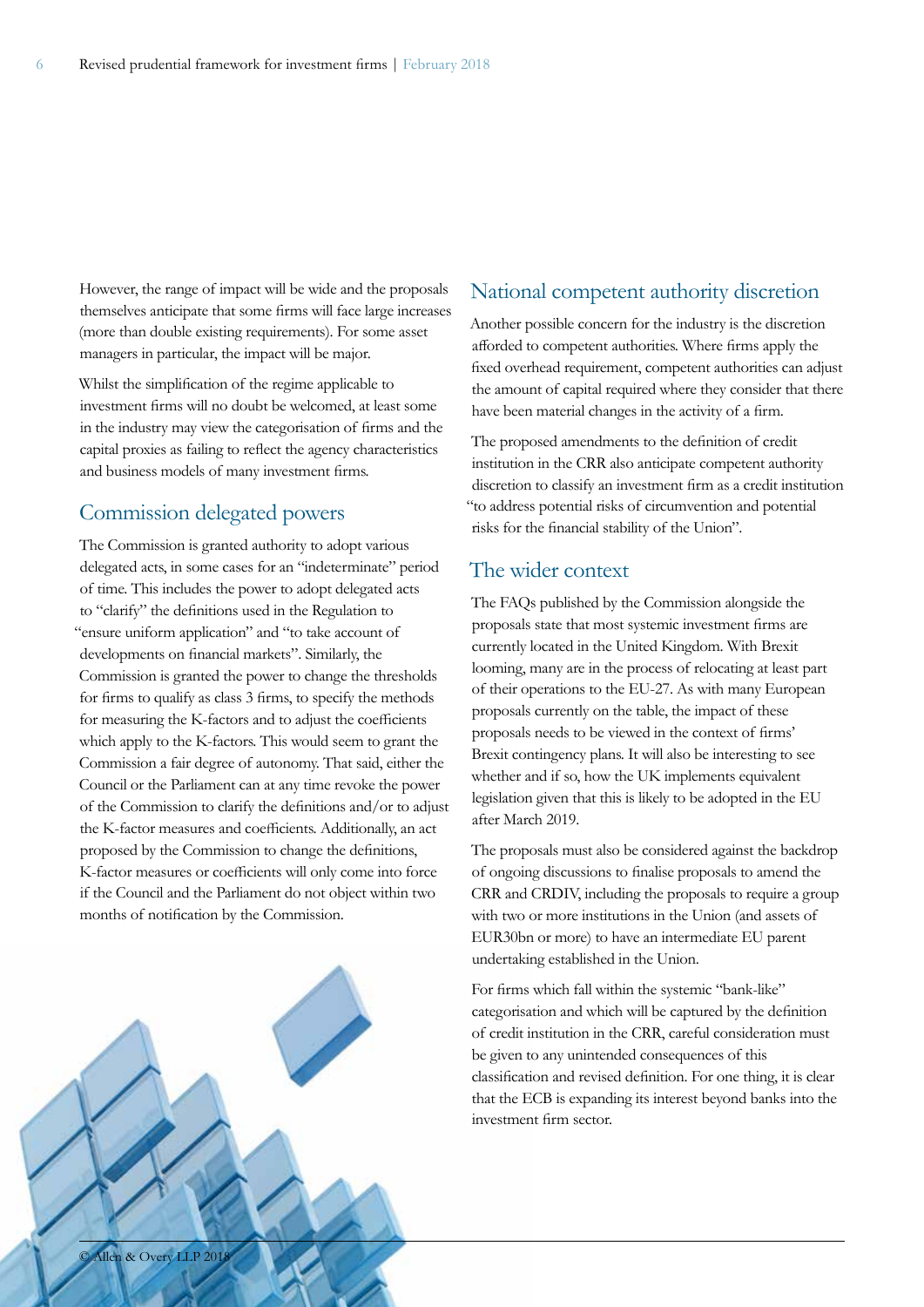# Appendix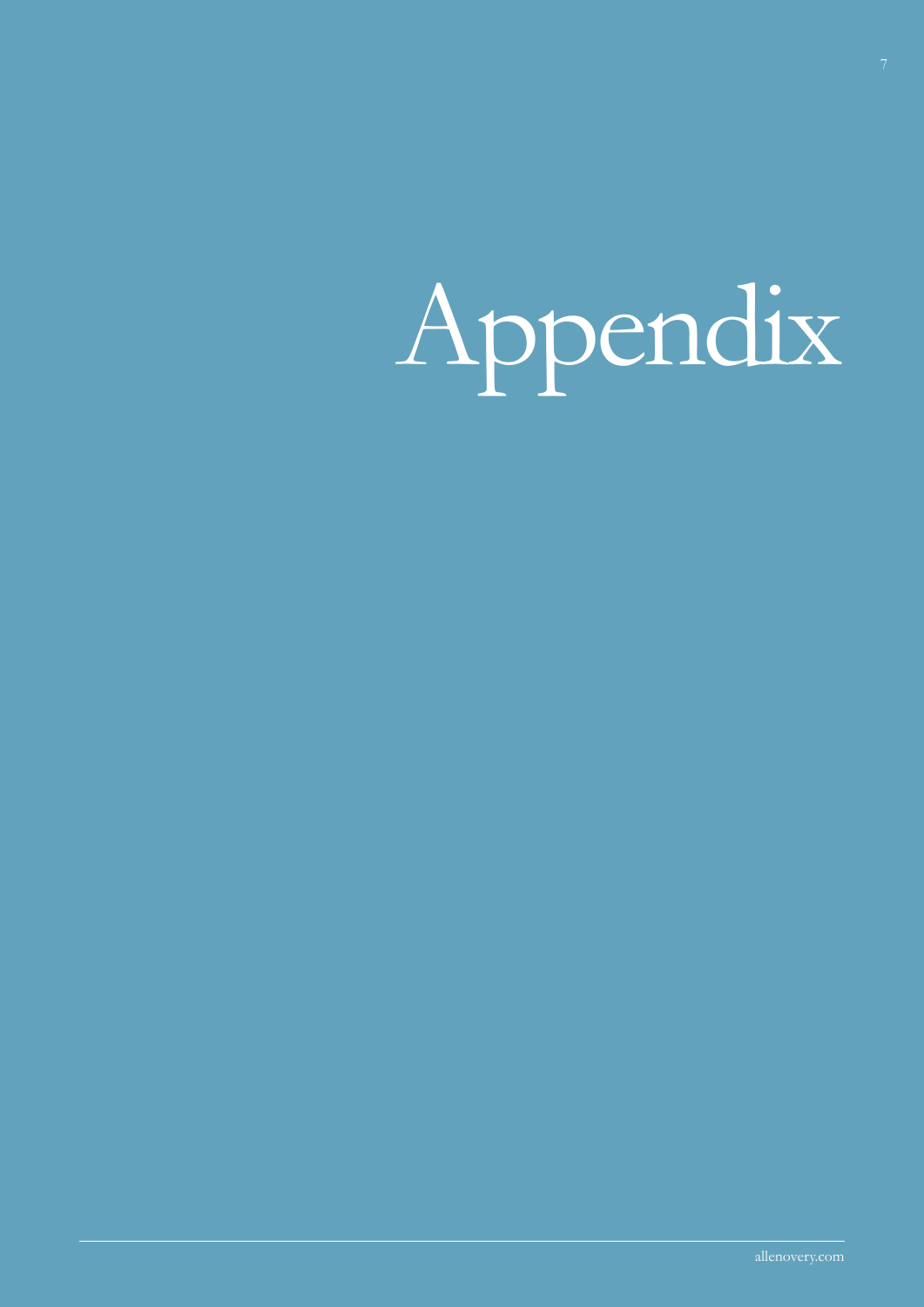### Appendix

The following table summarises the coefficients or factors and the valuation measure applicable to the various K-factor assessments. Business projections can be used where a firm does not have historical data (ie where they have not been conducting the relevant service for the historical period to be assessed).

| <b>Risk type</b> | K-factor             | Coefficient/factor                                                                                                                                  | Measure                                                                                                                                                                                                                                                                                                                                    |  |
|------------------|----------------------|-----------------------------------------------------------------------------------------------------------------------------------------------------|--------------------------------------------------------------------------------------------------------------------------------------------------------------------------------------------------------------------------------------------------------------------------------------------------------------------------------------------|--|
| RtC              | K-AUM                | 0.02%                                                                                                                                               | Rolling average of the value of the total monthly assets under management, measured<br>on the last business day of each of the previous 15 calendar months (excluding the<br>three most recent monthly values).<br>The average or simple arithmetic mean can be used. To be calculated within the first 14<br>days of each calendar month. |  |
| <b>RtC</b>       | K-CMH                | 0.45%                                                                                                                                               | Rolling average of the value of total daily client money held, measured at the end of each<br>business day for the previous three months.<br>The average or simple arithmetic mean can be used. To be calculated by the end of the<br>business day following the measurement period.                                                       |  |
| <b>RtC</b>       | K-ASA                | 0.04%                                                                                                                                               | Rolling average of the value of total daily assets safeguarded and administered,<br>measured at the end of each business day for the previous six months (excluding the<br>three most recent calendar months).<br>The average or simple arithmetic mean can be used. To be calculated within the first 14<br>days of each calendar month.  |  |
| <b>RtC</b>       | K-COH<br>cash trades | 0.1%                                                                                                                                                | Rolling average of the value of total client orders handled, measured at the end of each<br>business day for the previous six months (excluding the three most recent calendar months).<br>The average or simple arithmetic mean can be used. To be calculated within the first 14                                                         |  |
|                  | K-COH<br>derivatives | 0.01%                                                                                                                                               | days of each quarter.<br>The value is measured as the sum of absolute value of buys and absolute value of sells<br>for both cash (amount paid or received) and derivative trades (notional amount).                                                                                                                                        |  |
| RtF              | K-DTF<br>cash trades | 0.1%                                                                                                                                                | The rolling average of the value of total daily trading flow, measured at the end of each<br>business day over the previous six calendar months (excluding the three most recent<br>calendar months).                                                                                                                                      |  |
|                  | K-DTF<br>derivatives | 0.01%                                                                                                                                               | The average or simple arithmetic mean can be used. To be calculated within the first 14 days<br>of each quarter.<br>The value is measures as the sum of the absolute value of buys and absolute value of sells<br>for both cash (amount paid or received) and derivative trades (notional amount).                                         |  |
| <b>RtF</b>       | K-CON                | 200-900% depending upon<br>the duration of the exposure<br>and the value of the<br>concentration risk relative to<br>the firm's regulatory capital. | Exposure [in excess of the] 25% concentration limit.                                                                                                                                                                                                                                                                                       |  |
| RtF              | K-TCD                | 1.6% (where counterparty<br>is a credit institution or<br>investment firm),<br>8% (for all other<br>counterparty types).                            | $Max(0; RC + PFE - C)$<br>Where RC is the replacement cost, PFE is the potential future exposure for derivatives<br>or long settled transactions and C is collateral received or posted.                                                                                                                                                   |  |
| <b>RtM</b>       | K-NPR                | 65% where standardised<br>or internal model approach<br>is used.                                                                                    | Assessed using either: The simplified standard approach;<br>Standardised approach; or Internal models approach<br>Under CRR (as amended by the CRRII proposals).                                                                                                                                                                           |  |
| RtM              | K-CMG                | N/A                                                                                                                                                 | The highest total amount of initial margin posted to the clearing member over the<br>preceding three months.<br>EBA to draft RTS to specify calculation of initial margin.                                                                                                                                                                 |  |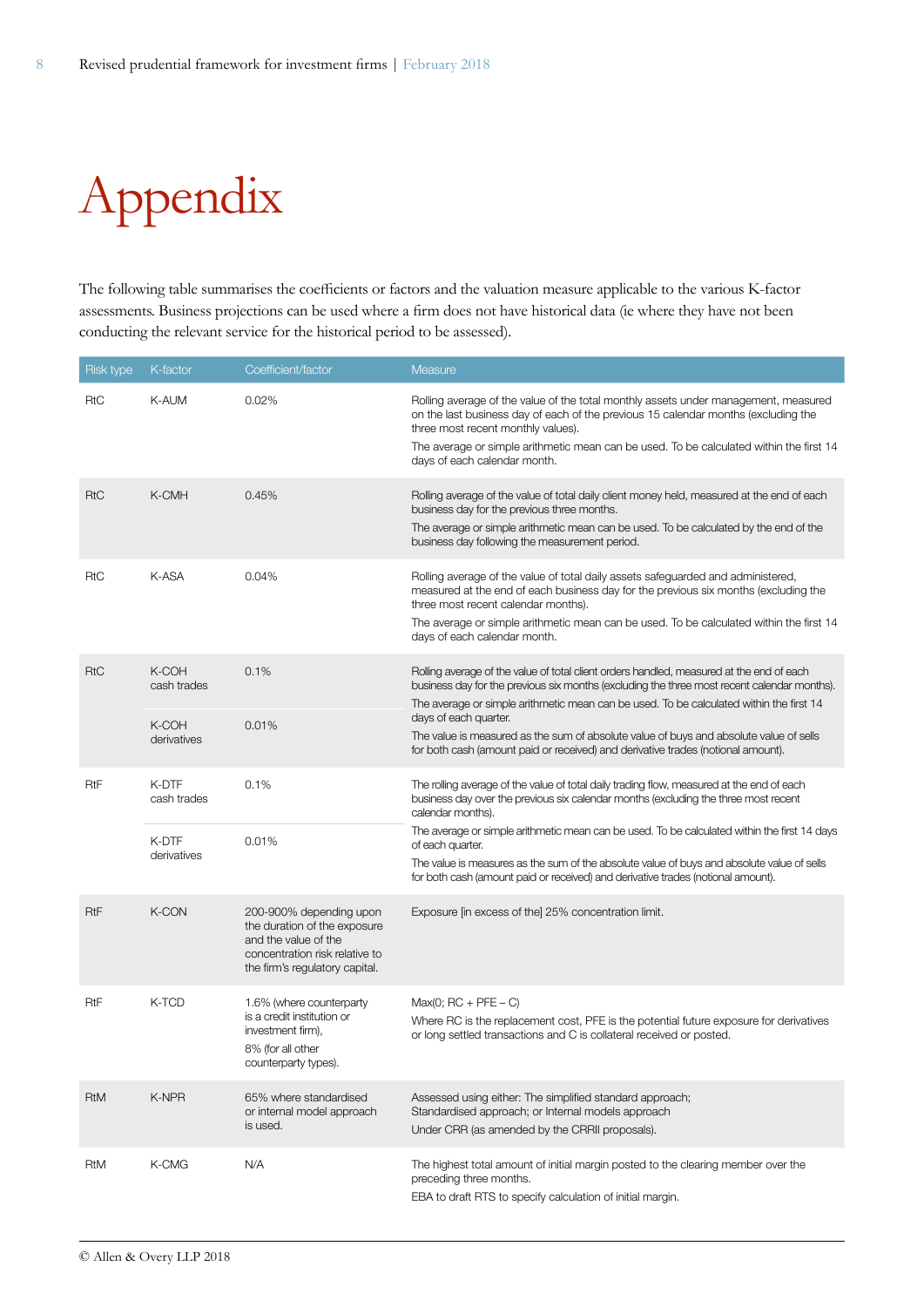## Contacts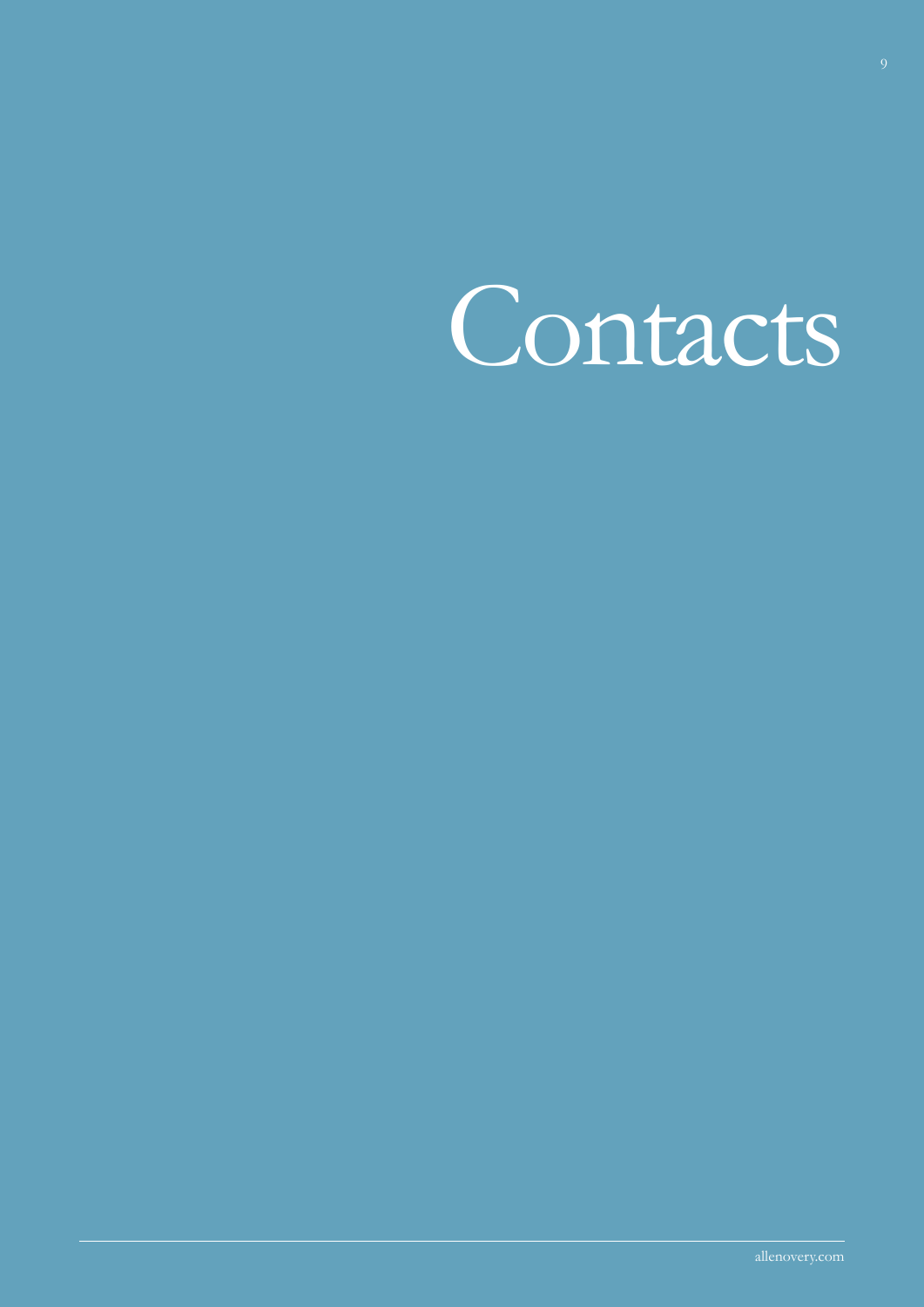### **Contacts**



Etay Katz Partner Tel +44 20 3088 3823 etay.katz@allenovery.com



Kate Sumpter Partner Tel +44 20 3088 2054 kate.sumpter@allenovery.com



Victoria Ferres Associate Tel +44 20 3088 4979 victoria.ferres@allenovery.com



Nick Bradbury Partner Tel +44 20 3088 3279 nick.bradbury@allenovery.com



Tamara Cizeika Counsel Tel +44 20 3088 2329 tamara.cizeika@allenovery.com



Kirsty Taylor Senior PSL Tel +44 20 3088 3246 kirsty.taylor@allenovery.com



Damian Carolan Partner Tel +44 20 3088 2495 damian.carolan@allenovery.com



Joanna Broadwith Senior Associate 44 20 3088 2012 joanna.broadwith@allenovery.com



Jo Goulbourne Ranero Consultant Tel +44 7775 904 055 jo.goulbourne-ranero@allenovery.com

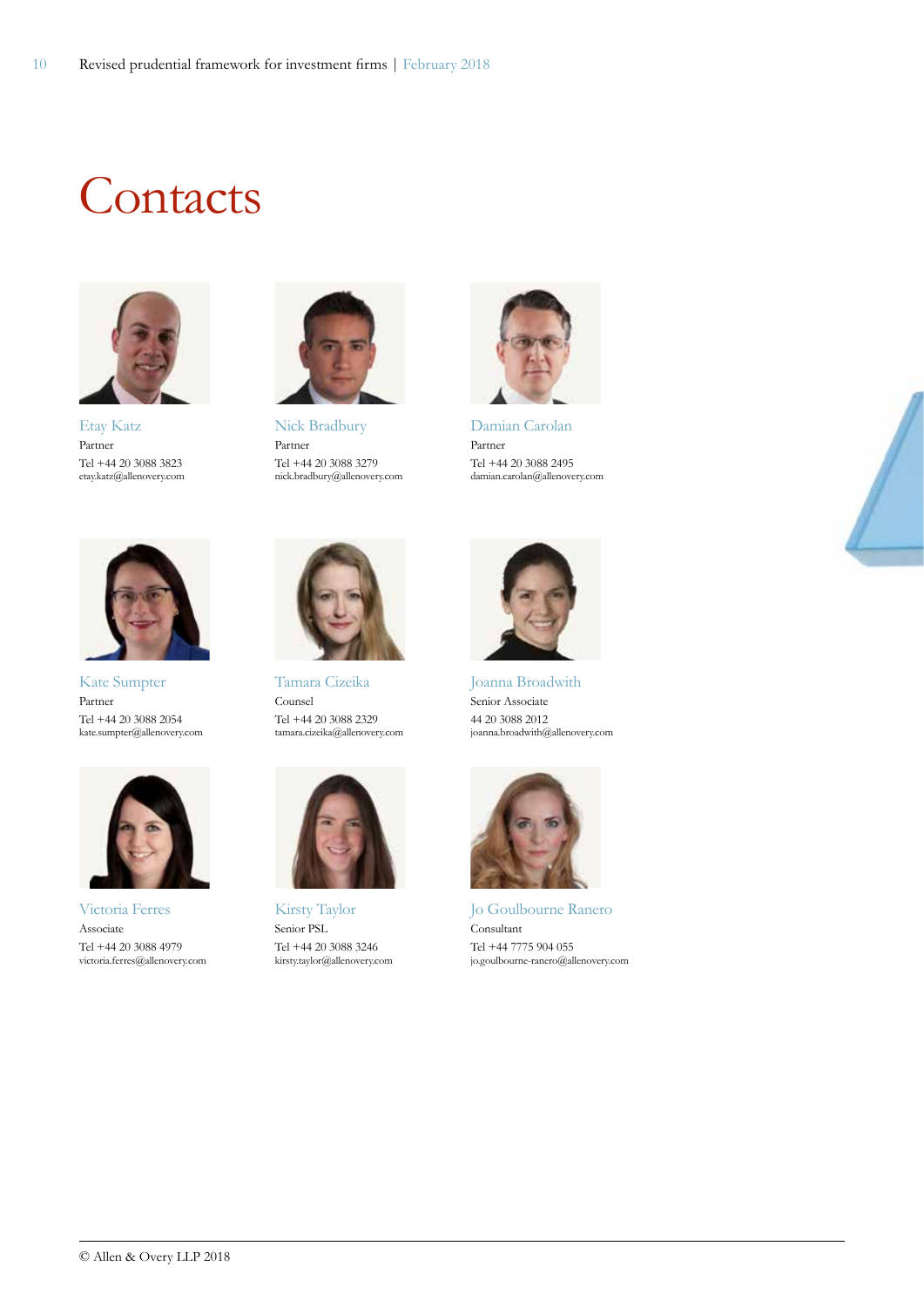